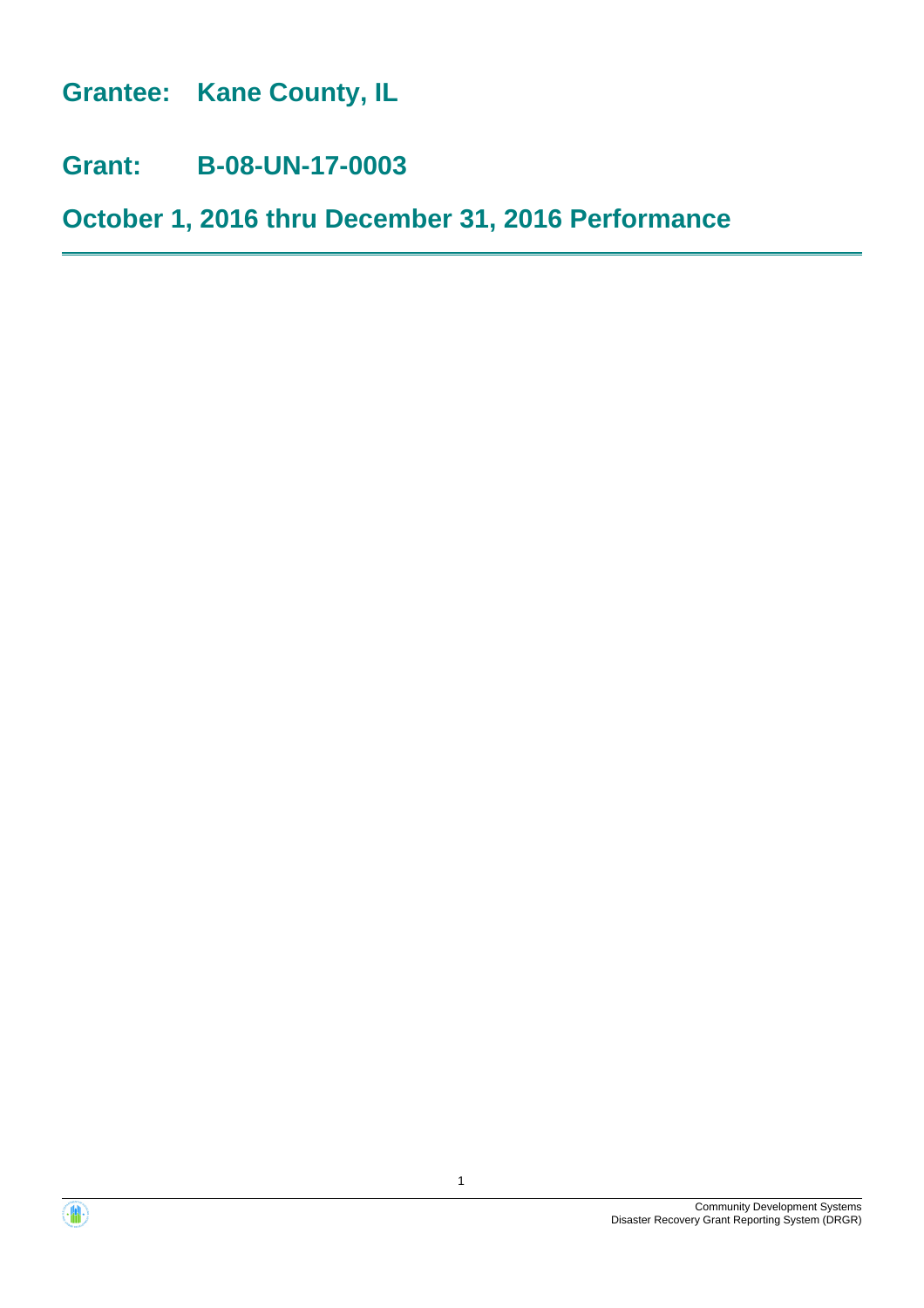| <b>Grant Number:</b><br>B-08-UN-17-0003 | <b>Obligation Date:</b>       | <b>Award Date:</b>           |
|-----------------------------------------|-------------------------------|------------------------------|
| <b>Grantee Name:</b>                    | <b>Contract End Date:</b>     | <b>Review by HUD:</b>        |
| Kane County, IL                         |                               | Submitted - Await for Review |
| <b>Grant Award Amount:</b>              | <b>Grant Status:</b>          | <b>QPR Contact:</b>          |
| \$2,576,369.00                          | Active                        | No OPR Contact Found         |
| <b>LOCCS Authorized Amount:</b>         | <b>Estimated PI/RL Funds:</b> |                              |
| \$2,576,369.00                          | \$1,411,273.00                |                              |
| <b>Total Budget:</b>                    |                               |                              |
| \$3,987,642.00                          |                               |                              |

### **Disasters:**

# **Declaration Number**

**NSP** 

#### **Narratives**

#### **Areas of Greatest Need:**

Kane County has identified multiple areas of greatest need, these areas include the follwoing census tracts: 8501,8503.01,8503.02, 8502.01,8502.02, 8504, 8518.01,8518.02,8520, 8521, 8519.02,8529.02,8529.05,8530.01, 8530.02, 8530.04, 8505, 8506, 8501, 8545.02, 8524.03, 8524.02, 8507.02, 8525, 8526.01, 8526.02, 8520.01, 8520.03, 8520.02, 8521, 8522, 8522.01, 8522.02, 8523, 8525, 8527, 8528.02,8528.01, 8545.01, 8505, 8506, 8545.02, 8524.03, 8524.01, 8525.03, 8524.01, 8507.01, 8507.03, 8545.01, 8545, 8540.02, 8529.03, 8529.04

#### **Distribution and and Uses of Funds:**

NSP funds will be used by Development Partners approved by the Kane County NSP Commission to purchase and rehabilitate foreclosedupon homes.

**Definitions and Descriptions:**

**Low Income Targeting:**

**Acquisition and Relocation:**

**Public Comment:**

| <b>Overall</b>                                 | <b>This Report Period</b> | <b>To Date</b> |
|------------------------------------------------|---------------------------|----------------|
| <b>Total Projected Budget from All Sources</b> | N/A                       | \$4,585,126.43 |
| <b>Total Budget</b>                            | \$0.00                    | \$3,897,357.18 |
| <b>Total Obligated</b>                         | \$0.00                    | \$3,859,104.52 |
| <b>Total Funds Drawdown</b>                    | \$0.00                    | \$3,810,590.56 |
| <b>Program Funds Drawdown</b>                  | \$0.00                    | \$2,436,282.13 |

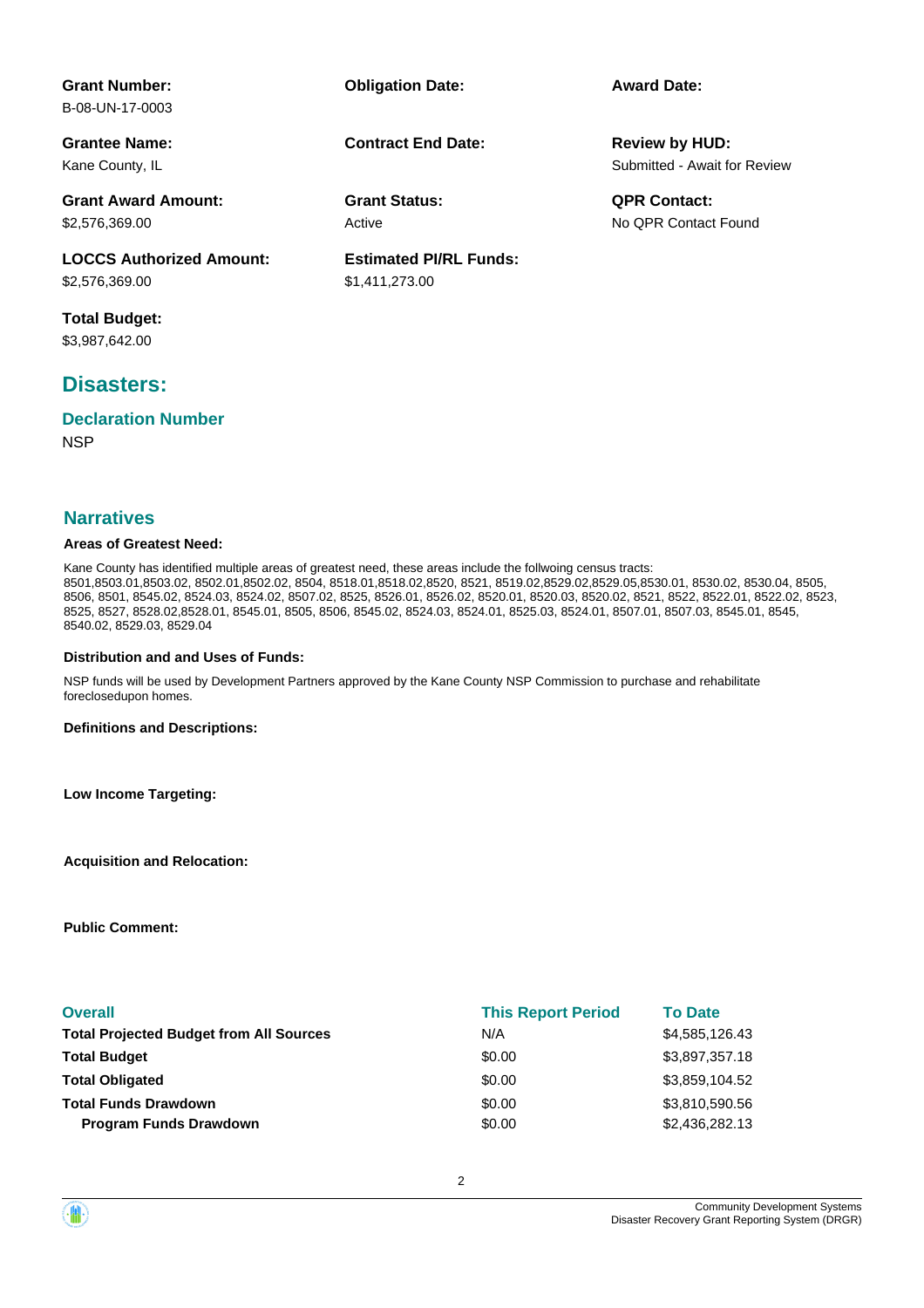| <b>Program Income Drawdown</b> | \$0.00 | \$1.374.308.43 |
|--------------------------------|--------|----------------|
| <b>Program Income Received</b> | \$0.00 | \$1,536,531.78 |
| <b>Total Funds Expended</b>    | \$0.00 | \$3,787,896.23 |
| <b>Match Contributed</b>       | \$0.00 | \$0.00         |

## **Progress Toward Required Numeric Targets**

| <b>Requirement</b>                            | <b>Required</b> | <b>To Date</b> |
|-----------------------------------------------|-----------------|----------------|
| <b>Overall Benefit Percentage (Projected)</b> |                 | $0.00\%$       |
| <b>Overall Benefit Percentage (Actual)</b>    |                 | $0.00\%$       |
| <b>Minimum Non-Federal Match</b>              | \$0.00          | \$0.00         |
| <b>Limit on Public Services</b>               | \$386,455,35    | \$0.00         |
| <b>Limit on Admin/Planning</b>                | \$257,636.90    | \$339,517.01   |
| <b>Limit on State Admin</b>                   | \$0.00          | \$339,517.01   |

## **Progress Toward Activity Type Targets**

### **Progress Toward National Objective Targets**

| <b>National Objective</b>     | <b>Target</b> | <b>Actual</b> |
|-------------------------------|---------------|---------------|
| NSP Only - LH - 25% Set-Aside | \$644.092.25  | \$954.092.00  |

## **Overall Progress Narrative:**

As of December 31, 2016 Kane County had drawn and expended 148.0% of its NSP allocation. Below you find a financial summary of Kane County's Neighborhood Stabilization Program that inculdes entitlement funds and program income received to date:

Total amount of Neighborhood Stabilization Program funds available: Entitlement Funds: \$2,576,369.00 Program Income: \$1,536,531.78

 Total: \$4,112,900.78 Total amount of Neighborhood Stabilization Program funds expended/drawn: Entitlement Funds: \$2,436,282.13 Program Income: \$1,374,308.43

Total: \$3,810,590.56

Kane County has expended 93.0% of all available NSP funds as of December 31, 2016. Using the the definition of Expended funds as described by HUD's July 24, 2012 Policy Alert, Kane County has expended \$3,810,590.56 as of December 31, 2016.

Currently Kane County has expended/drawn \$905,578.04 or 22.0% of its Neighborhood Stabilization Program funds on households earning less that 50% of area median income. Kane County is required to expend an additional \$122,647.16 to meet the 25% set aside requirement as stated in the Housing and Economic Receovery Act. Kane County is currently working with Habitat for Humanity of the Northern Fox Valley to assist 5 households that have income at or below 50% area median income. Habitat for Humnaity has acquired all units as of March 31, 2016. All (5) five units are projected to be complete and occupied by eligible homebuyers by Spring of 2017. Kane County and its development partners in the Neighborhood Stabilization Program have completed

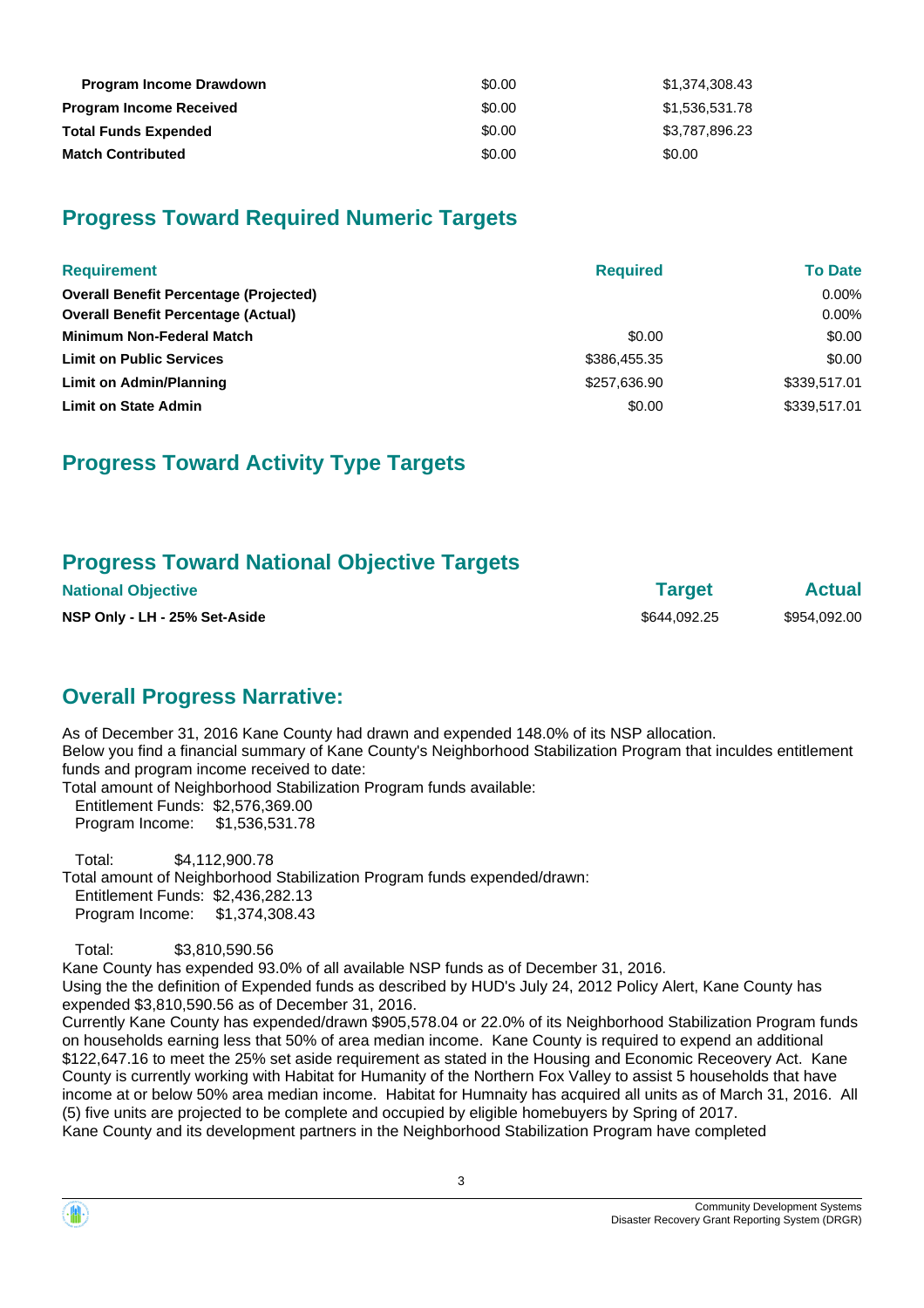the purchase of 20 single family homes that are within the Areas of Greatest Need identified by the countys Substantial Amendment submitted to the Department of Housing and Urban Development in the fall of 2008. Of the 20 single family homes purchased 17 are homeownership units and 3 rental units.

These purchase occurred in the following jurisdictions within Kane County:

- · Village of Carpentersville 12 Units
- · Village of South Elgin 3 Units
- · Village of North Aurora 1 Unit
- · City of St. Charles 1 Unit · City of Batavia 2 Unit
- · Aurora Township 1 Unit
- The status of 20 units as of Deceember 31, 2016 is listed below:
- Homeownership units:

| 394 Tee Lane; Village of Carpentersville (Purchased, Rehab Underway)         |                             |
|------------------------------------------------------------------------------|-----------------------------|
| 128 Mora Road; Village of Carpentersville (Purcahsed, Rehab underway)        |                             |
| 2120 Tee Pee Lane; Village of Carpentersville                                | (Purchased, Rehab underway) |
| 124 South River Street; Batavia                                              | (Sold 08/31/2016)           |
| 39 Robin Road; Village of Carpentersville (Sold 02/12/2016)                  |                             |
| 527 McKinley Avenue; City of Batavia (Sold 11/06/2014)                       |                             |
| 158 Sioux Avenue; Village of Carpentersville (Sold 07/02/2014)               |                             |
| 50 Ash Street; Village of Carpentersville (Sold 05/30/2013)                  |                             |
| 980 Berkley Street; Village of Carpentersville (Sold 08/03/2012)             |                             |
| 3 Evergreen Lane; Village of Carpentersville (Sold 01/17/2013)               |                             |
| 107 Madera Circle; Village of Carpentersville (Sold 08/12/2012)              |                             |
| 107 Del Rio Road; Village of Carpentersville (Sold 11/30-2012)               |                             |
| 1524 Plymouth Circle; Village of Carpentersville (Sold 06/06/2011)           |                             |
| 256 East Plum Street; Village of South Elgin (Sold 07/24/2011)               |                             |
| 1912 Moore Avenue; City of St. Charles (Sold 01/10/2012)                     |                             |
| 477 West Spring Street; Village of South Elgin (Sold 11/17/2011)             |                             |
| 1934 Cherokee Road; Village of Carpentersville (Sold 12/23/2011)             |                             |
| <b>Rental Units:</b>                                                         |                             |
| 276 Harvard Circle; South Elgin (Occupied 12/15/2011)                        |                             |
| 214 West Arrowhead Street; North Aurora (Occupied 07/18/2011)                |                             |
| 399 South Kendall Street; Aurora Township (Occupied 10/27/2011)              |                             |
|                                                                              |                             |
| Total rental units acquired and rehabbed/constructed (completed/underway)    |                             |
| 3 units completed                                                            |                             |
| Total homebuyer units acquired and rehabbed/constructed (completed/underway) |                             |
| 3 units under construction, 14 units completed; 14 of 17 units occupied      |                             |
| Total number of homebuyer units sold (LH25 and 51-120% AMI)                  |                             |
|                                                                              |                             |

- 12 units sold to households earning between 51-102% AMI
- 2 unit sold to households earning less 50% AMI
- Total number of rental units occupied (LH 25 and 51-120% AMI) 0 units occupied by households earning between 51-102% AMI
- 3 units occupied by households earning less 50% AMI
- Total number of properties acquired and land-banked
- 0 properties acquired and land banked
- Total number of units demolished
- 0 properties acquired and demolished

# **Project Summary**

| <b>Project #, Project Title</b>     | <b>This Report Period</b>               | <b>To Date</b>                          |                                         |
|-------------------------------------|-----------------------------------------|-----------------------------------------|-----------------------------------------|
|                                     | <b>Program Funds</b><br><b>Drawdown</b> | <b>Project Funds</b><br><b>Budgeted</b> | <b>Program Funds</b><br><b>Drawdown</b> |
| NSP-02, Purchase and Rehabilitation | \$0.00                                  | \$3,596,363.00                          | \$2,306,382.13                          |
| NSP-06, Administration              | \$0.00                                  | \$391.279.00                            | \$129,900.00                            |

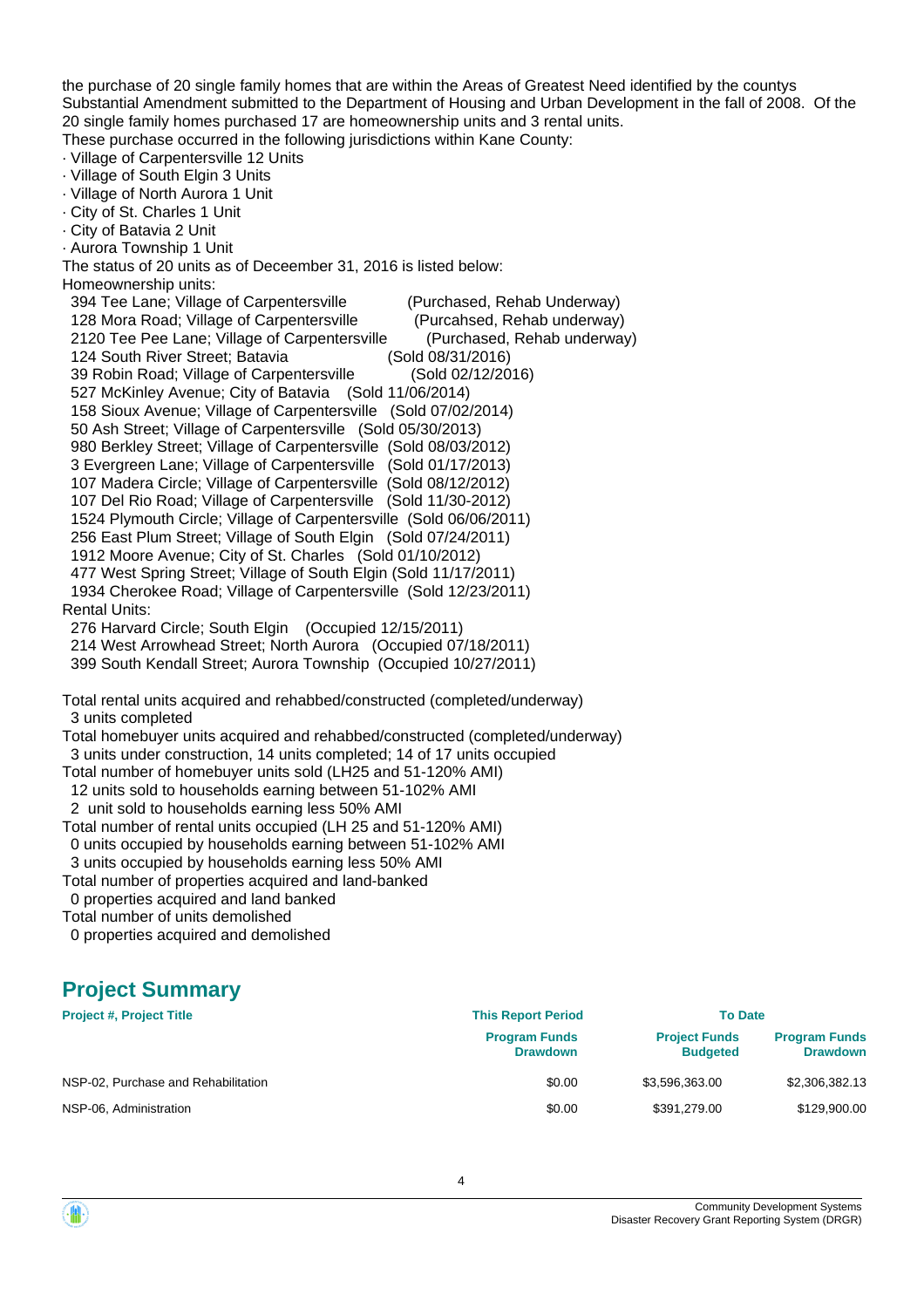# **Activities**

### **Project # / Title: NSP-02 / Purchase and Rehabilitation**

| <b>Grantee Activity Number:</b> | <b>SSL0001</b>                    |
|---------------------------------|-----------------------------------|
| <b>Activity Title:</b>          | Spillane & Sons Ltd. Acq. & Rehab |

| <b>Activitiy Category:</b>                              | <b>Activity Status:</b>                    |
|---------------------------------------------------------|--------------------------------------------|
| Rehabilitation/reconstruction of residential structures | Under Way                                  |
| <b>Project Number:</b>                                  | <b>Project Title:</b>                      |
| <b>NSP-02</b>                                           | Purchase and Rehabilitation                |
| <b>Projected Start Date:</b>                            | <b>Projected End Date:</b>                 |
| 12/01/2013                                              | 10/31/2014                                 |
| <b>Benefit Type:</b><br>Direct (HouseHold)              | <b>Completed Activity Actual End Date:</b> |
| <b>National Objective:</b>                              | <b>Responsible Organization:</b>           |
| NSP Only - LMMI                                         | Spillane & Sons Ltd.                       |

| <b>Overall</b>                                 | Oct 1 thru Dec 31, 2016 | <b>To Date</b> |
|------------------------------------------------|-------------------------|----------------|
| <b>Total Projected Budget from All Sources</b> | N/A                     | \$488,802.00   |
| <b>Total Budget</b>                            | \$0.00                  | \$488,802.00   |
| <b>Total Obligated</b>                         | \$0.00                  | \$488.801.58   |
| <b>Total Funds Drawdown</b>                    | \$0.00                  | \$488,801.58   |
| <b>Program Funds Drawdown</b>                  | \$0.00                  | \$36,207.63    |
| <b>Program Income Drawdown</b>                 | \$0.00                  | \$452,593.95   |
| <b>Program Income Received</b>                 | \$0.00                  | \$333,198.97   |
| <b>Total Funds Expended</b>                    | \$0.00                  | \$471.113.78   |
| <b>Match Contributed</b>                       | \$0.00                  | \$0.00         |

### **Activity Description:**

Kane County and its Development Partner Spillane & Sons Ltd. are purchasing and rehabilitating a foreclosed upon single family home situated in a unincorporated area of the City of Batavia. The home is need of substantial rehabilitation, which includes all new windows, a new roof, lead based paint removal, and mold remediation.

### **Location Description:**

Activity is located in an unincorporated section of the City of Batavia which is identified as an area of greatest need in Kane County's Substantial Amendment.

#### **Activity Progress Narrative:**



5